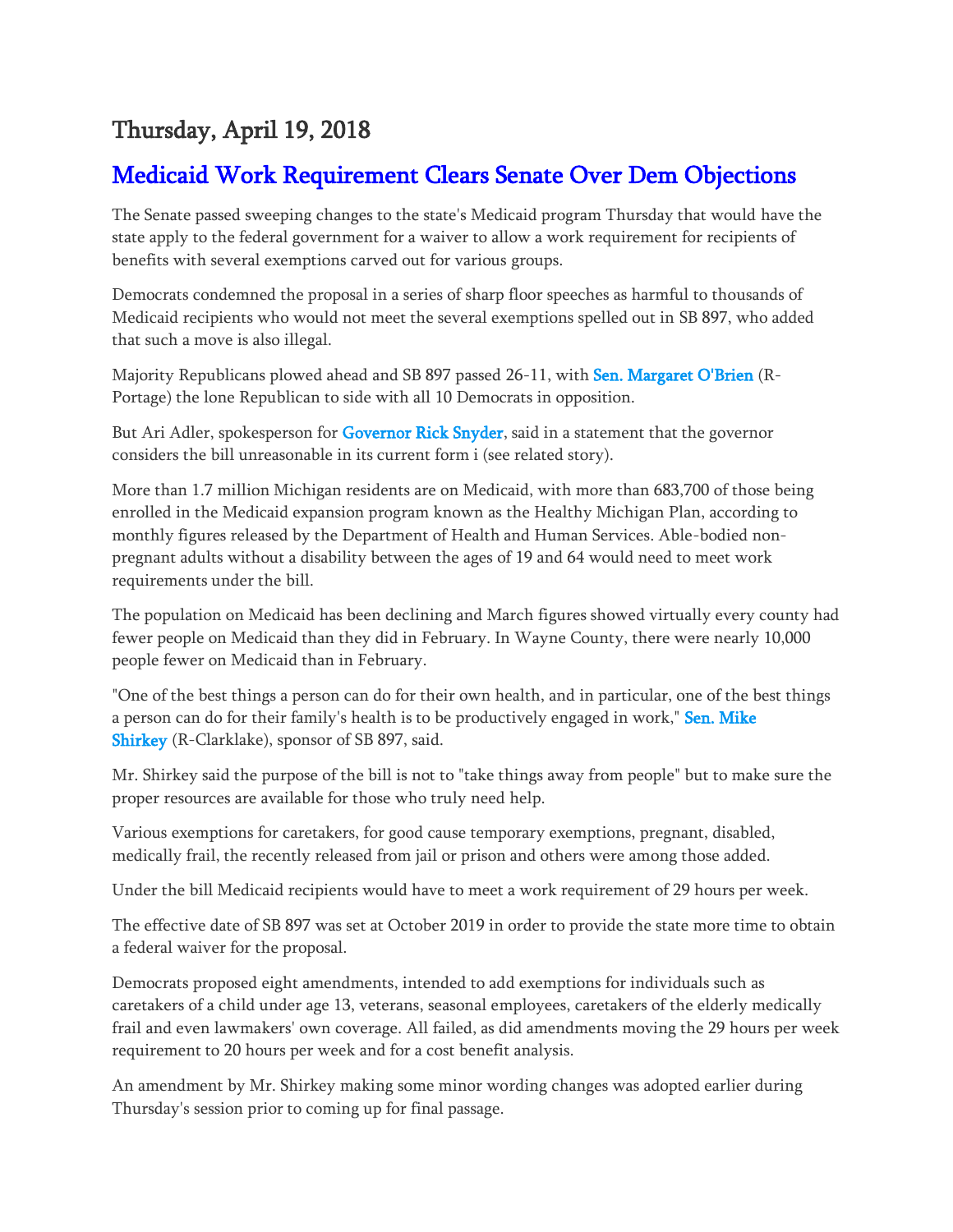In January the federal government issued guidelines allowing for the implementation of work requirements in Medicaid as a condition of eligibility. The guidelines are a departure in the program's history, since the program has existed for more than 50 years without ever allowing such requirements.

Multiple Republican-governed states have begun the move toward enacting work requirements, while at least one being subject to a lawsuit over the legality of doing so thus far. No lawsuit has yet been filed in Michigan.

[Sen. Curtis Hertel Jr.](https://www.gongwer.com/programming/bio.cfm?nameid=364301&locid=1) (D-East Lansing) unloaded on Senate Republicans during a floor speech, calling it a terrible policy and a way for the majority party to cast blame for what he called failed policies of the last several years of GOP control.

"People don't choose to be poor. This bill is an insult to the working poor, and yes they are working," Mr. Hertel said. "Frankly, colleagues, they work a lot harder than many of us in this chamber."

He pointed to a provision where if unemployment in a county exceeds 8.5 percent the workforce engagement requirement could be satisfied by an individual actively looking for work. The workforce engagement requirement would kick back in when unemployment drops back to 5 percent in the county. Mr. Hertel called it cruel to punish people in counties such as in the northern Lower Peninsula and the Upper Peninsula where it is not their fault to be seasonably employed in many cases.

"Republicans love to talk all the time about not picking winners and losers when it comes to business, but they're always fine doing it when it comes to the working poor. ... Basically for the working poor, they're a giant social engineering experiment for Republicans," Mr. Hertel said. "This bill is morally wrong, fiscally irresponsible and willfully ignorant of the economic conditions that your policies have put this state in."

[Sen. Coleman Young II](https://www.gongwer.com/programming/bio.cfm?nameid=161201&locid=1) (D-Detroit) said lawmakers should be working to craft policies that uplift those in poverty rather than dole out potential punishment. He suggested expanding educational and training programs, improving access to child care and fixing the state's roads so people can get to work safely.

"Nowhere in the Bible does it teach us that because 'I got mine, you better get yours,'" Mr. Young said. "It is despicable to take away the only health care many Michiganders have means to access."

Other Democrats called the bill an attack on the poor, a path for making thousands of residents less healthy and policy that would drive up state costs through bureaucratic red tape for reporting requirements and oversight.

Among other provisions in SB 897 are a good cause temporary exemption, which could be granted for those who experience the birth or death of a family member living with them, severe inclement weather, temporary illness or injury as well as a family emergency including but not limited to a divorce or incident of domestic violence.

Qualifying activities under SB 897 include employment or self-employment, pursuing education directly related to employment, job training or vocational training directly related to employment, activities such an internships, being in a tribal employment program or substance abuse treatment.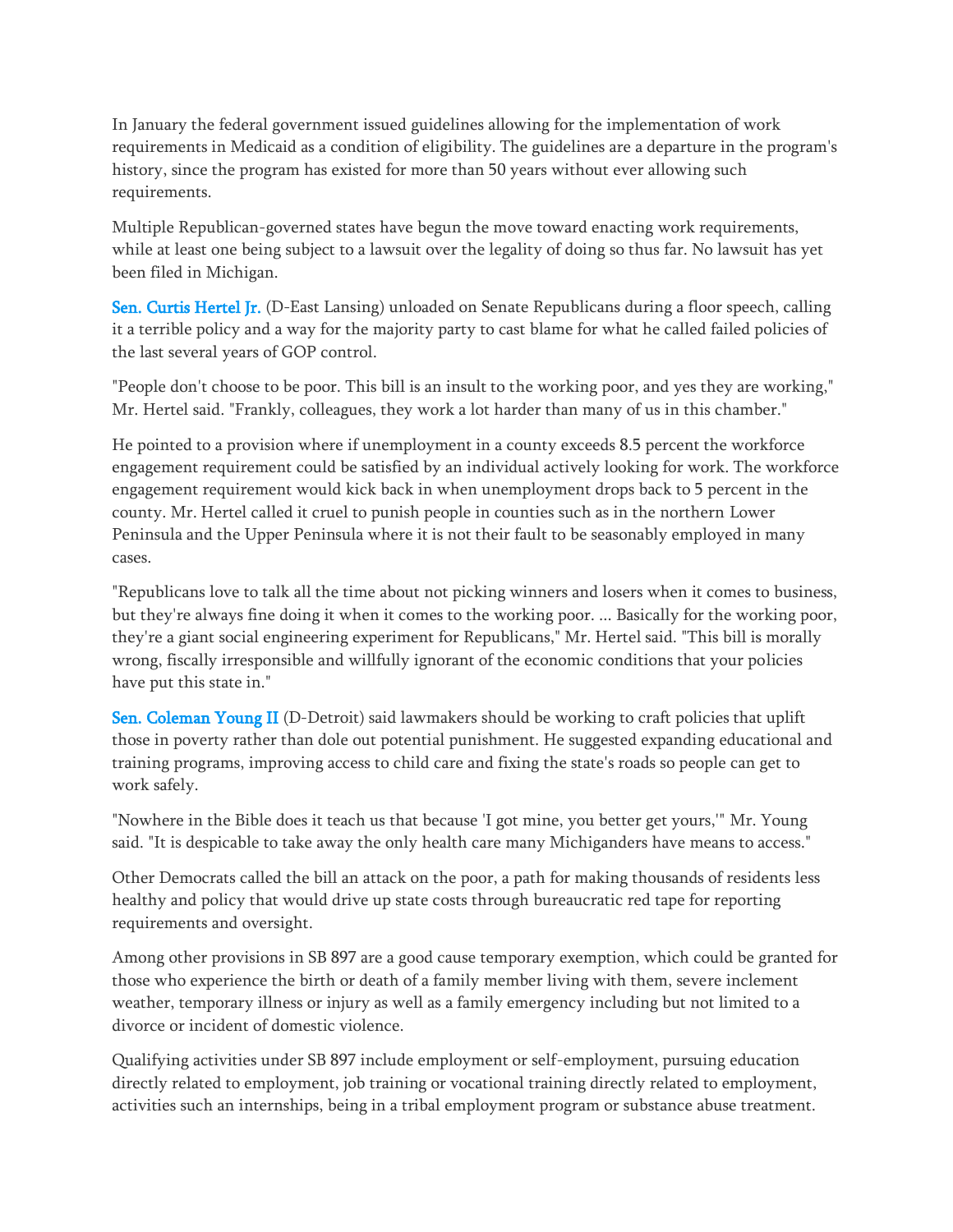Under SB 897 individuals would have to report workforce engagement requirements monthly and verify family income quarterly through MiBridges. Incomes changes would have to be reported within 10 days. Failure to provide the information or providing false information would lead to being given one warning and if compliance or correct information is not provided within 30 days the individual would be barred from receiving assistance for one year.

Mr. Shirkey told reporters the time is now to make changes to Healthy Michigan to make sure it remains viable.

He has estimated that SB 897 would affect about 300,000 enrollees, adding if a large number of those were able to become more productive, full-time members of the workforce the state would be able to solve its workforce shortage.

With the economy having recovered largely from the Great Recession - though it still has not recouped all the jobs it lost -- the need for so many on the Medicaid rolls is unnecessary, he said, while also pointing to a provision in the Healthy Michigan program that if the investment and cost of operating the program exceeds the savings the program would be ended.

Mr. Shirkey said SB 897 is "precisely what we need to do to allow Healthy Michigan to survive, because if we don't, it won't."

Ms. O'Brien released a brief statement following Thursday's session explaining her vote.

"After careful consideration, I decided to vote against Senate Bill 897, not because I am opposed to some sensible reforms to fine-tune a successful program, but because I believe this particular bill would create unintended consequences that may impact some of our most vulnerable citizens," Ms. O'Brien said.

Senate Republicans quickly praised the bill in statements issued following the vote.

[Sen. Marty Knollenberg](https://www.gongwer.com/programming/bio.cfm?nameid=80001&locid=1) (R-Troy) called SB 897 a way to give able-bodied Medicaid recipients a hand-up.

"I firmly believe that programs like Medicaid are important safety nets, and the exemptions will make sure those in need will continue to be covered. But I also believe that those who are able to work, should work," Mr. Knollenberg said.

[Sen. Joe Hune](https://www.gongwer.com/programming/bio.cfm?nameid=52901&locid=1) (R-Whitmore Lake) pushed back against Democratic complaints against the bill in a statement.

"What I think is truly disgraceful is trapping people in a cycle of poverty and victimhood so that they have no choice but to relinquish their God-given freedom to certain politicians who genuinely disdain them," Mr. Hune said.

Michigan League for Public Policy CEO Gilda Jacobs said SB 897 ignores extensive data showing work requirements to be harmful to Medicaid recipients and would drive up costs in oversight and implementation.

"These are people who have Medicaid for a variety of reasons, from having had tragic accidents that have left them homebound to having temporary low incomes due to unexpected life changes," Ms.